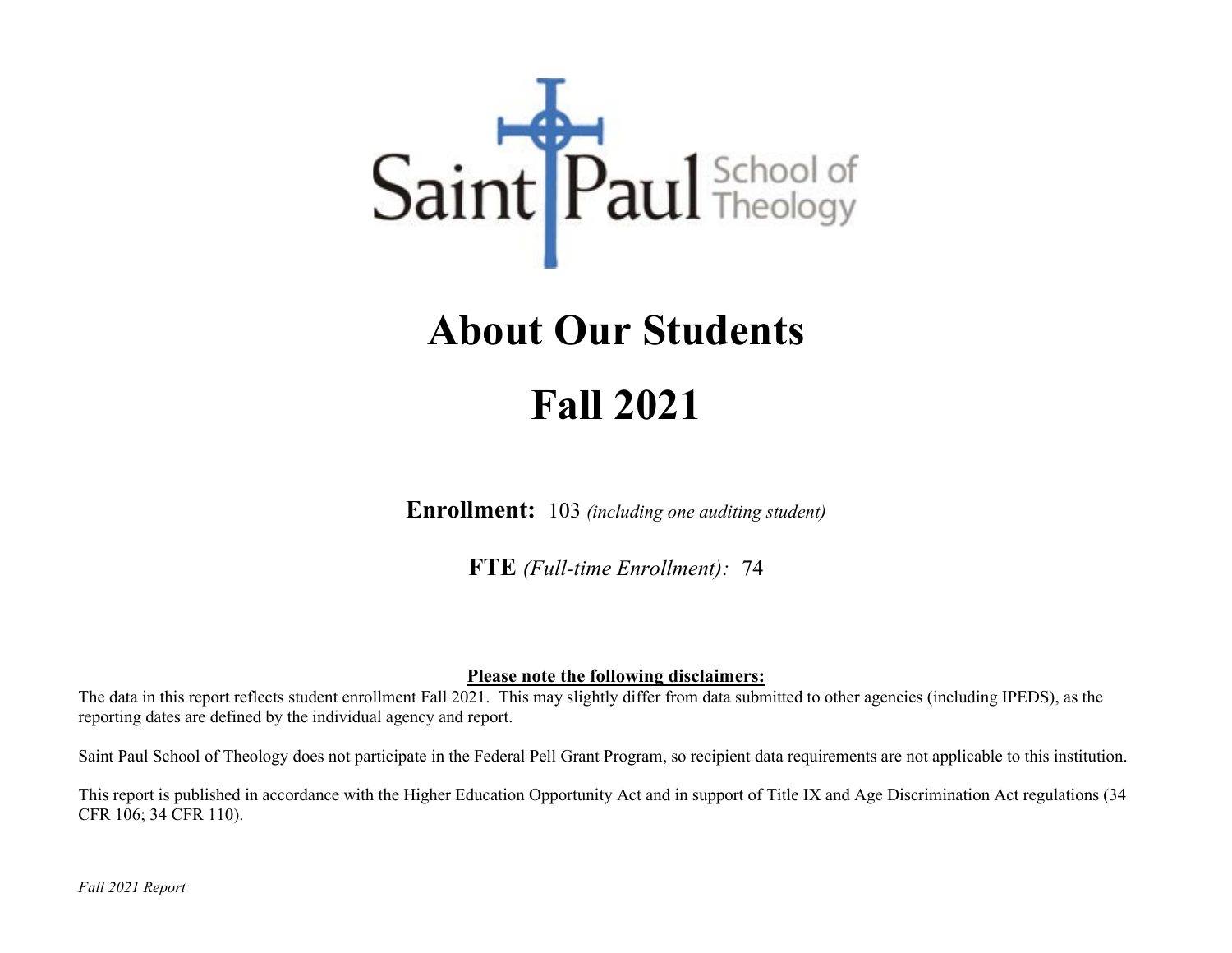|                |                  |                  |                         |                  |                  | Non-             |                                          |        |
|----------------|------------------|------------------|-------------------------|------------------|------------------|------------------|------------------------------------------|--------|
| Age            | <b>DMIN</b>      | <b>MACM</b>      | <b>MATS</b>             | <b>MDIV</b>      | Cert             |                  | <b>Degree   Grand Total   Percentage</b> |        |
|                |                  |                  |                         |                  |                  |                  |                                          |        |
| $22 - 29$      | $\boldsymbol{0}$ | $\boldsymbol{0}$ | $\overline{0}$          | 23               | $\boldsymbol{0}$ | $\boldsymbol{0}$ | 23                                       | 22.54% |
|                |                  |                  |                         |                  |                  |                  |                                          |        |
| 30-39          | $\boldsymbol{0}$ | 3                | $\overline{3}$          | 18               | $\boldsymbol{0}$ | $\boldsymbol{0}$ | 24                                       | 23.53% |
|                |                  |                  |                         |                  |                  |                  |                                          |        |
| 40-49          | 5                | $\overline{2}$   | $\theta$                | 18               | $\boldsymbol{0}$ | 1                | 26                                       | 25.49% |
|                |                  |                  |                         |                  |                  |                  |                                          |        |
| $50 - 64$      | 5                | $\overline{4}$   |                         | 15               | $\boldsymbol{0}$ |                  | 26                                       | 25.49% |
|                |                  |                  |                         |                  |                  |                  |                                          |        |
| $65+$          | 1                | 1                | $\overline{0}$          | $\mathbf{0}$     | $\mathbf{1}$     | $\mathbf{0}$     | $\mathbf{3}$                             | 2.94%  |
|                |                  |                  |                         |                  |                  |                  |                                          |        |
| <b>Unknown</b> | $\boldsymbol{0}$ | $\boldsymbol{0}$ | $\overline{0}$          | $\boldsymbol{0}$ | $\boldsymbol{0}$ | $\boldsymbol{0}$ | $\boldsymbol{0}$                         | $0\%$  |
|                |                  |                  |                         |                  |                  |                  |                                          |        |
| <b>Total</b>   | 11               | 10               | $\overline{\mathbf{4}}$ | 74               | 1                | $\boldsymbol{2}$ | 102                                      |        |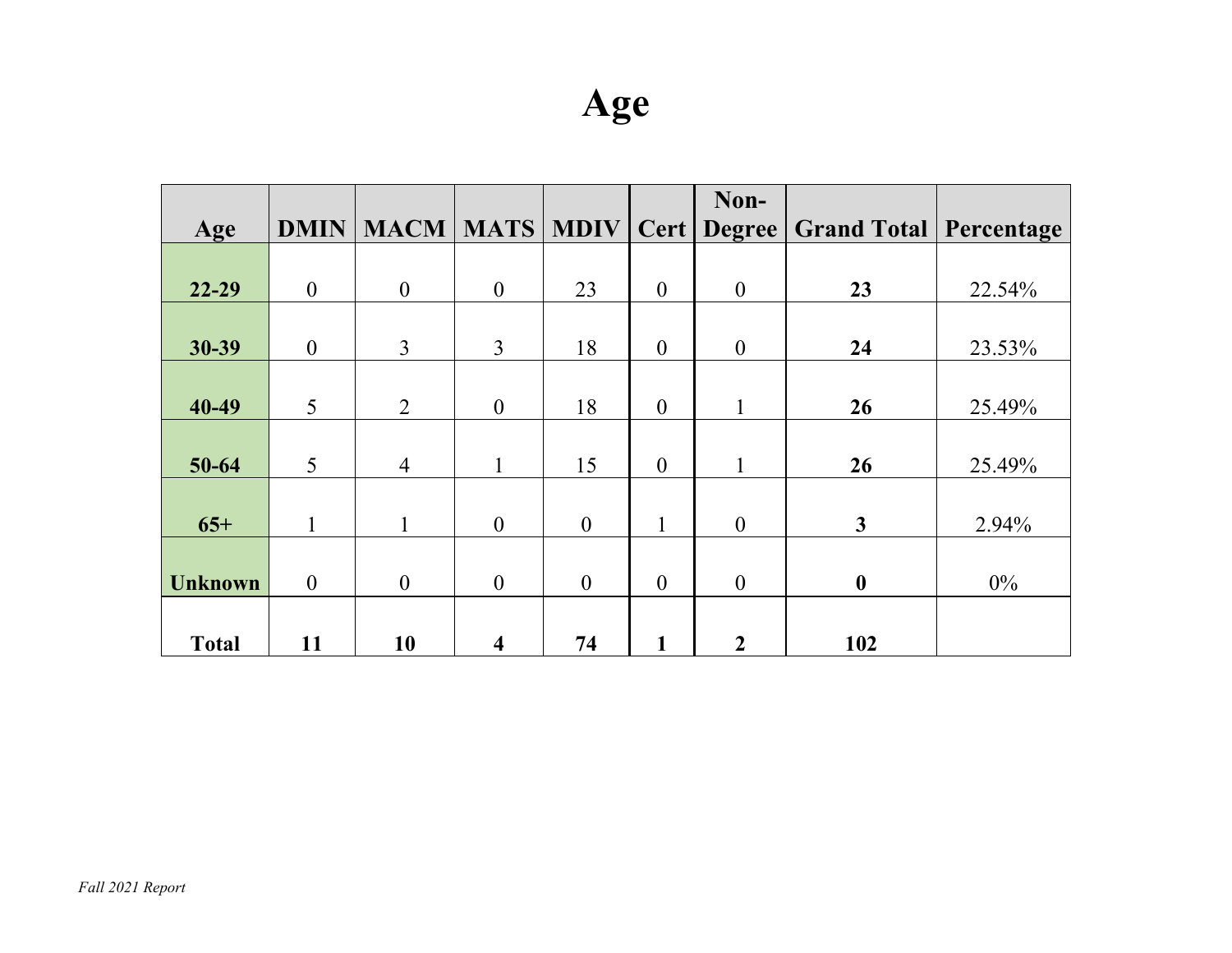#### **Gender**

| Gender       | <b>DMIN</b> | <b>MACM</b> | <b>MATS</b>             | <b>MDIV</b> | <b>CERT</b>      | <b>Non-Degree</b> | <b>Grand Total</b> | Percentage |
|--------------|-------------|-------------|-------------------------|-------------|------------------|-------------------|--------------------|------------|
|              |             |             |                         |             |                  |                   |                    |            |
| Female       | 6           | 5           |                         | 40          | $\boldsymbol{0}$ |                   | 53                 | 52%        |
|              |             |             |                         |             |                  |                   |                    |            |
| <b>Male</b>  | 5           | 5           | $\overline{3}$          | 34          |                  |                   | 49                 | 48%        |
|              |             |             |                         |             |                  |                   |                    |            |
| <b>Total</b> | 11          | 10          | $\overline{\mathbf{4}}$ | 74          |                  | າ                 | 102                |            |

*\*Saint Paul is open and welcoming to all gender identifications.*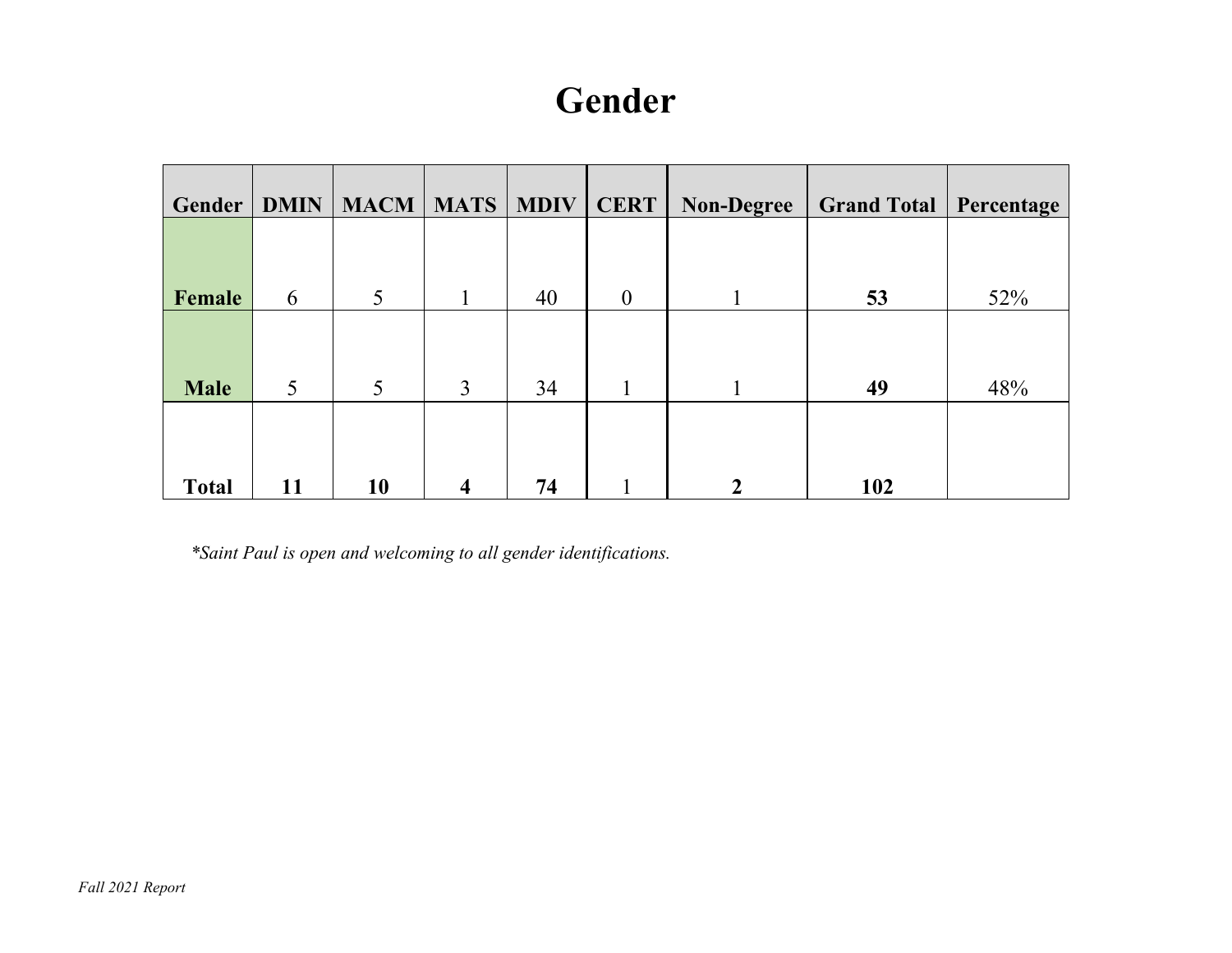#### **Ethnicity**

|                                   |                  |                |                |                |                  | Non-           | Grand                   |            |
|-----------------------------------|------------------|----------------|----------------|----------------|------------------|----------------|-------------------------|------------|
| <b>Ethnicity</b>                  | <b>DMIN</b>      | <b>MACM</b>    | <b>MATS</b>    | <b>MDIV</b>    | Cert             | <b>Degree</b>  | <b>Total</b>            | Percentage |
| <b>American Indian/Alaskan</b>    |                  |                |                |                |                  |                |                         |            |
| <b>Native</b>                     | $\boldsymbol{0}$ | $\theta$       | $\overline{0}$ | $\overline{0}$ | $\boldsymbol{0}$ | $\overline{0}$ | $\boldsymbol{0}$        | $0.00\%$   |
|                                   |                  |                |                |                |                  |                |                         |            |
| <b>Asian or Pacific Islander</b>  | $\boldsymbol{0}$ |                |                | $\overline{2}$ | $\boldsymbol{0}$ | $\mathbf{0}$   | $\overline{\mathbf{4}}$ | 4.92%      |
|                                   |                  |                |                |                |                  |                |                         |            |
| <b>African American</b>           | 3                | $\theta$       | $\theta$       | 10             | $\theta$         | $\mathbf{0}$   | 13                      | 12.74%     |
|                                   |                  |                |                |                |                  |                |                         |            |
| Hispanic/Latino                   | $\boldsymbol{0}$ | $\overline{0}$ | $\mathbf{0}$   | $\overline{2}$ | $\boldsymbol{0}$ | $\overline{0}$ | $\overline{2}$          | 1.96%      |
|                                   |                  |                |                |                |                  |                |                         |            |
| <b>White/Caucasian</b>            | 8                | 8              | 2              | 52             | $\mathbf{1}$     | $\overline{2}$ | 73                      | 71.56%     |
|                                   |                  |                |                |                |                  |                |                         |            |
| <b>Two or More Races</b>          | $\boldsymbol{0}$ | $\overline{0}$ |                | 3              | $\overline{0}$   | $\theta$       | $\overline{\mathbf{4}}$ | 4.92%      |
|                                   |                  |                |                |                |                  |                |                         |            |
| <b>Visa or Non-resident alien</b> | $\overline{0}$   | $\overline{0}$ | $\overline{0}$ | $\overline{4}$ | $\overline{0}$   | $\overline{0}$ | $\overline{\mathbf{4}}$ | 4.92%      |
|                                   |                  |                |                |                |                  |                |                         |            |
| <b>Unknown</b>                    | $\mathbf{0}$     |                | $\mathbf{0}$   |                | $\overline{0}$   | $\mathbf{0}$   | $\overline{2}$          | 1.96%      |
|                                   |                  |                |                |                |                  |                |                         |            |
| <b>Total</b>                      | 11               | 10             | 4              | 74             | 1                | $\overline{2}$ | 102                     |            |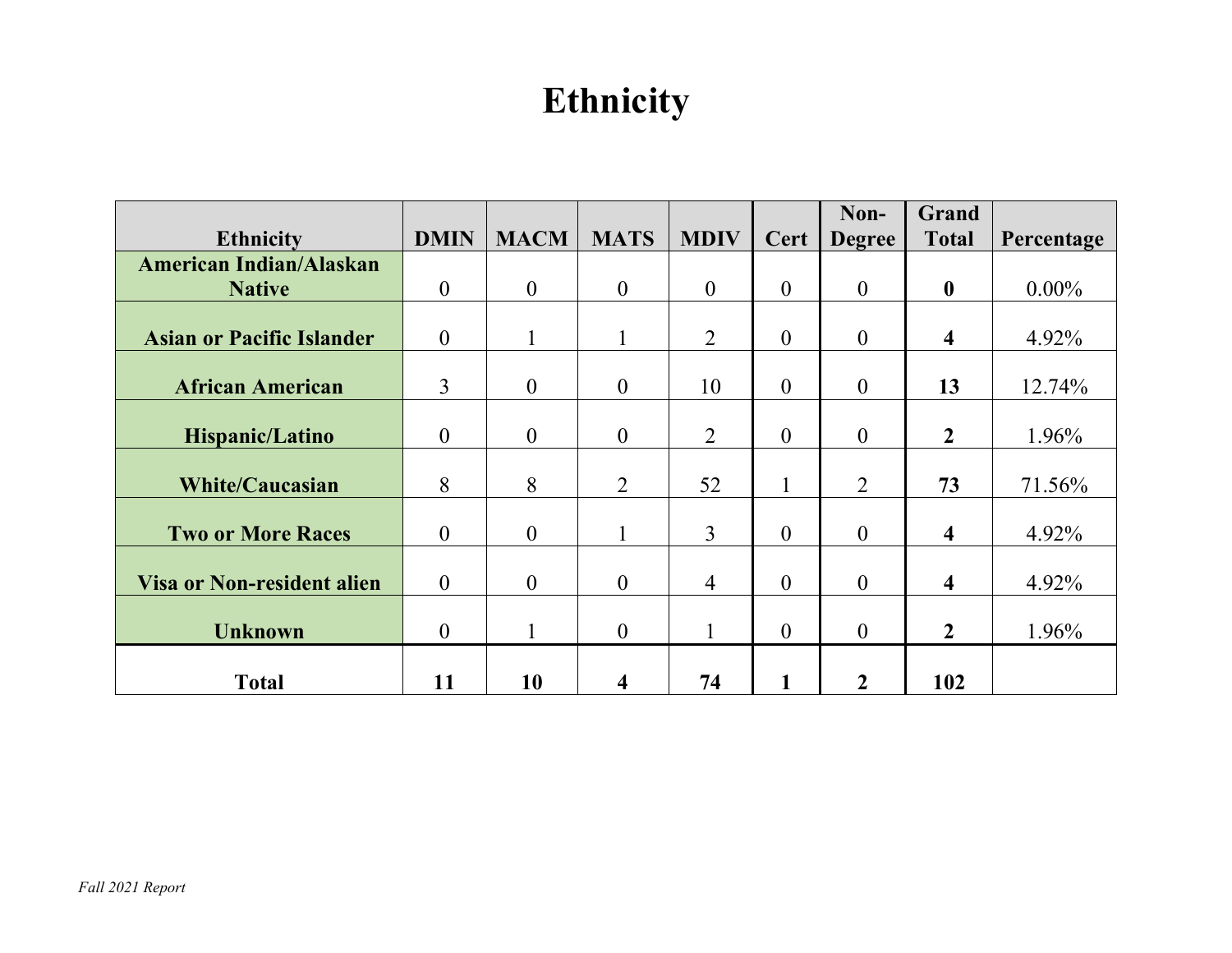#### **Denomination**

|                                      |                  |                |                |                  |                | Non-           | <b>Grand</b>     |            |
|--------------------------------------|------------------|----------------|----------------|------------------|----------------|----------------|------------------|------------|
| <b>Denomination</b>                  | <b>DMIN</b>      | <b>MACM</b>    | <b>MATS</b>    | <b>MDIV</b>      | <b>CERT</b>    | <b>Degree</b>  | <b>Total</b>     | Percentage |
| <b>African Methodist Episcopal</b>   | $\overline{2}$   | $\theta$       | $\theta$       |                  | $\theta$       | $\theta$       | 3                | 2.94%      |
| <b>African Methodist Episcopal</b>   |                  |                |                |                  |                |                |                  |            |
| <b>Zion</b>                          | $\theta$         | $\overline{0}$ | $\overline{0}$ | $\overline{0}$   | $\theta$       | $\theta$       | $\boldsymbol{0}$ | $0\%$      |
| <b>Baptist</b>                       | $\theta$         | $\theta$       | $\theta$       | 1                | $\theta$       | $\overline{0}$ | 1                | 1.71%      |
| <b>Baptist Missionary</b>            |                  |                |                |                  |                |                |                  |            |
| <b>Association</b>                   | $\theta$         | $\overline{0}$ | $\overline{0}$ |                  | $\overline{0}$ | $\theta$       |                  | 0.98%      |
| <b>Disciples of Christ</b>           | $\overline{0}$   | $\theta$       | $\theta$       |                  | $\theta$       | $\theta$       | $\mathbf{1}$     | 0.98%      |
| <b>Church of Christ</b>              | $\overline{0}$   | $\overline{0}$ |                | $\overline{0}$   | $\overline{0}$ | $\overline{0}$ | 1                | 0.98%      |
| <b>Christian Methodist Episcopal</b> | $\boldsymbol{0}$ | $\overline{0}$ | $\overline{0}$ |                  | $\theta$       | $\overline{0}$ | $\mathbf{1}$     | 0.98%      |
| <b>Church of God in Christ</b>       | $\theta$         | $\theta$       | $\theta$       | $\theta$         | $\theta$       | $\theta$       | $\boldsymbol{0}$ | $0\%$      |
| <b>Episcopal</b>                     | $\overline{0}$   | $\theta$       | $\theta$       | $\theta$         | $\theta$       | $\overline{0}$ | $\boldsymbol{0}$ | $0\%$      |
| <b>Independent Methodist</b>         |                  |                |                |                  |                |                |                  |            |
| (Korea)                              | $\boldsymbol{0}$ | $\overline{0}$ | 1              | $\mathbf{0}$     | $\theta$       | $\overline{0}$ | 1                | 0.98%      |
| Presbyterian                         | $\overline{0}$   | $\theta$       | $\theta$       | $\theta$         | $\theta$       | $\theta$       | $\boldsymbol{0}$ | $0\%$      |
| <b>United Methodist</b>              | 8                | 9              | $\overline{2}$ | 66               |                | $\overline{2}$ | 86               | 84.31%     |
| Unity                                | $\overline{0}$   | $\overline{0}$ | $\overline{0}$ | $\overline{0}$   | $\overline{0}$ | $\overline{0}$ | $\boldsymbol{0}$ | $0\%$      |
| <b>Unitarian Universalist</b>        | $\overline{0}$   | $\theta$       | $\theta$       | $\theta$         | $\theta$       | $\theta$       | $\boldsymbol{0}$ | $0\%$      |
| <b>Nondenominational</b>             | 1                |                | $\overline{0}$ | $\boldsymbol{0}$ | $\theta$       | $\overline{0}$ | $\overline{2}$   | 1.96%      |
| <b>Unknown</b>                       | $\theta$         | $\theta$       | $\theta$       | 3                | $\theta$       | $\theta$       | 3                | 2.94%      |
| <b>Total</b>                         | 11               | 10             | 4              | 74               | 1              | $\overline{2}$ | 102              |            |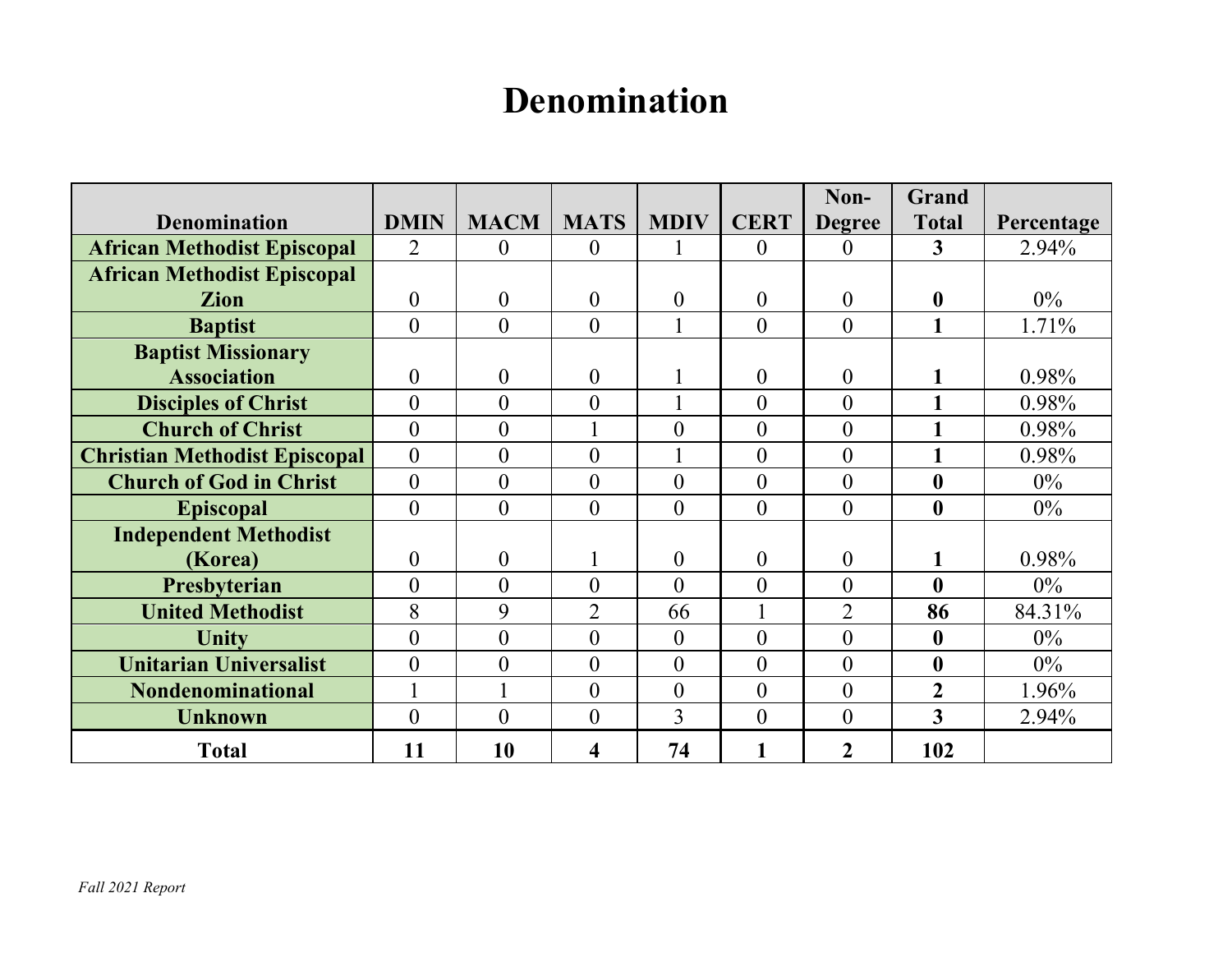#### **Demographics**

| <b>Ethnicity</b>                 | <b>DMIN</b>      | <b>MACM</b>      | <b>MATS</b>    | <b>MDIV</b>    | <b>Grand Total</b> | Percentage |
|----------------------------------|------------------|------------------|----------------|----------------|--------------------|------------|
| <b>American Indian/Alaskan</b>   |                  |                  |                |                |                    |            |
| <b>Native</b>                    | $\boldsymbol{0}$ | $\boldsymbol{0}$ | $\mathbf{0}$   | $\mathbf{0}$   | $\boldsymbol{0}$   | $0\%$      |
|                                  |                  |                  |                |                |                    |            |
| <b>Asian</b>                     | $\mathbf 0$      | $\mathbf 0$      | $\overline{0}$ |                |                    | 4.54%      |
|                                  |                  |                  |                |                |                    |            |
| <b>Black or African American</b> | $\mathbf 0$      | $\mathbf 0$      | $\overline{0}$ | $\overline{2}$ | $\boldsymbol{2}$   | 9.09%      |
|                                  |                  |                  |                |                |                    |            |
| Hispanic/Latino                  | $\mathbf 0$      | $\mathbf 0$      | $\theta$       | $\theta$       | $\boldsymbol{0}$   | $0\%$      |
| <b>Native Hawaiian/Pacific</b>   |                  |                  |                |                |                    |            |
| <b>Islander</b>                  | $\mathbf 0$      | $\mathbf 0$      | $\theta$       | $\theta$       | $\boldsymbol{0}$   | $0\%$      |
|                                  |                  |                  |                |                |                    |            |
| <b>White/Caucasian</b>           | $\boldsymbol{0}$ | $\overline{2}$   | $\mathbf{0}$   | 15             | 17                 | 77.27%     |
|                                  |                  |                  |                |                |                    |            |
| Two or more races                | $\theta$         | $\overline{0}$   |                | $\mathbf{1}$   | $\overline{2}$     | 9.09%      |
|                                  |                  |                  |                |                |                    |            |
| <b>Non-Resident Alien</b>        | $\theta$         | $\theta$         | $\theta$       | $\theta$       | $\boldsymbol{0}$   | $0\%$      |
|                                  |                  |                  |                |                |                    |            |
| <b>Unknown</b>                   | $\overline{0}$   | $\theta$         | $\mathbf{0}$   | $\overline{0}$ | $\boldsymbol{0}$   | $0\%$      |
|                                  |                  |                  |                |                |                    |            |
| <b>Total</b>                     | $\boldsymbol{0}$ | $\overline{2}$   |                | 19             | 22                 |            |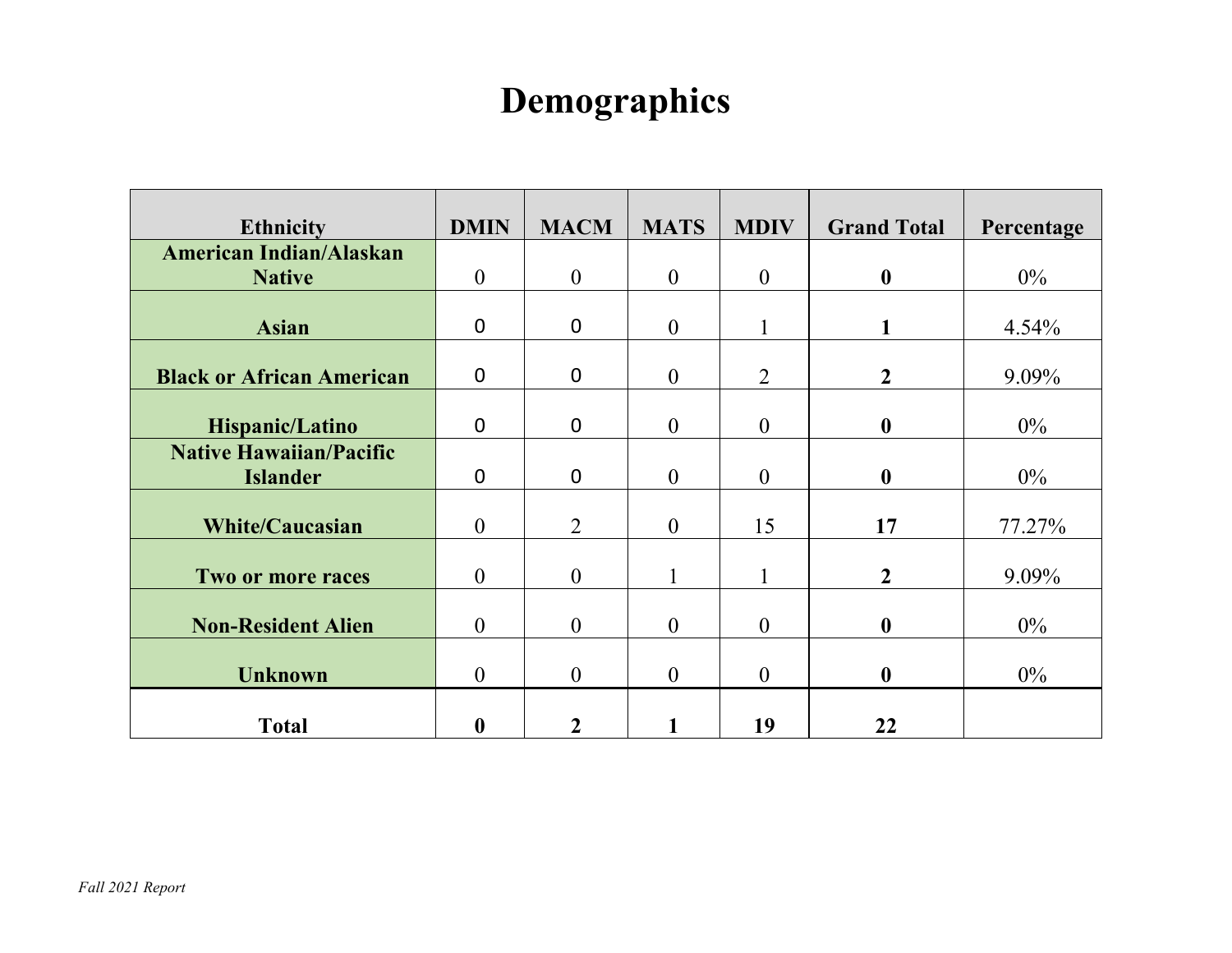#### **Denomination**

| <b>Denomination</b>                   | <b>DMIN</b>      | <b>MACM</b>      | <b>MATS</b>      | <b>MDIV</b>    | <b>Grand Total</b> | Percentage |
|---------------------------------------|------------------|------------------|------------------|----------------|--------------------|------------|
| <b>African Methodist Episcopal</b>    | $\theta$         | $\overline{0}$   | $\boldsymbol{0}$ | $\overline{0}$ | $\boldsymbol{0}$   | $0\%$      |
| <b>Baptist Missionary Association</b> | $\theta$         | $\theta$         | $\theta$         |                |                    | 4.54%      |
| <b>Christian Methodist Episcopal</b>  | $\boldsymbol{0}$ | $\theta$         | $\overline{0}$   |                |                    | 4.54%      |
| <b>Churches of Christ</b>             | $\theta$         | $\boldsymbol{0}$ |                  | $\mathbf{0}$   | $\mathbf{1}$       | 4.54%      |
| <b>Disciples of Christ</b>            | $\theta$         | $\boldsymbol{0}$ | $\overline{0}$   |                |                    | 4.54%      |
| Presbyterian                          | $\overline{0}$   | $\boldsymbol{0}$ | $\overline{0}$   | $\theta$       | $\boldsymbol{0}$   | $0\%$      |
| <b>United Methodist</b>               | $\theta$         | $\overline{2}$   | $\boldsymbol{0}$ | 15             | 21                 | 95.45%     |
| <b>Baptist</b>                        | $\theta$         | $\overline{0}$   | $\overline{0}$   | $\theta$       | $\boldsymbol{0}$   | $0\%$      |
| <b>Unknown/Other</b>                  | $\overline{0}$   | $\overline{0}$   | $\overline{0}$   |                | $\mathbf{1}$       | 4.54%      |
| <b>Total</b>                          | $\boldsymbol{0}$ | 2                |                  | 19             | 22                 |            |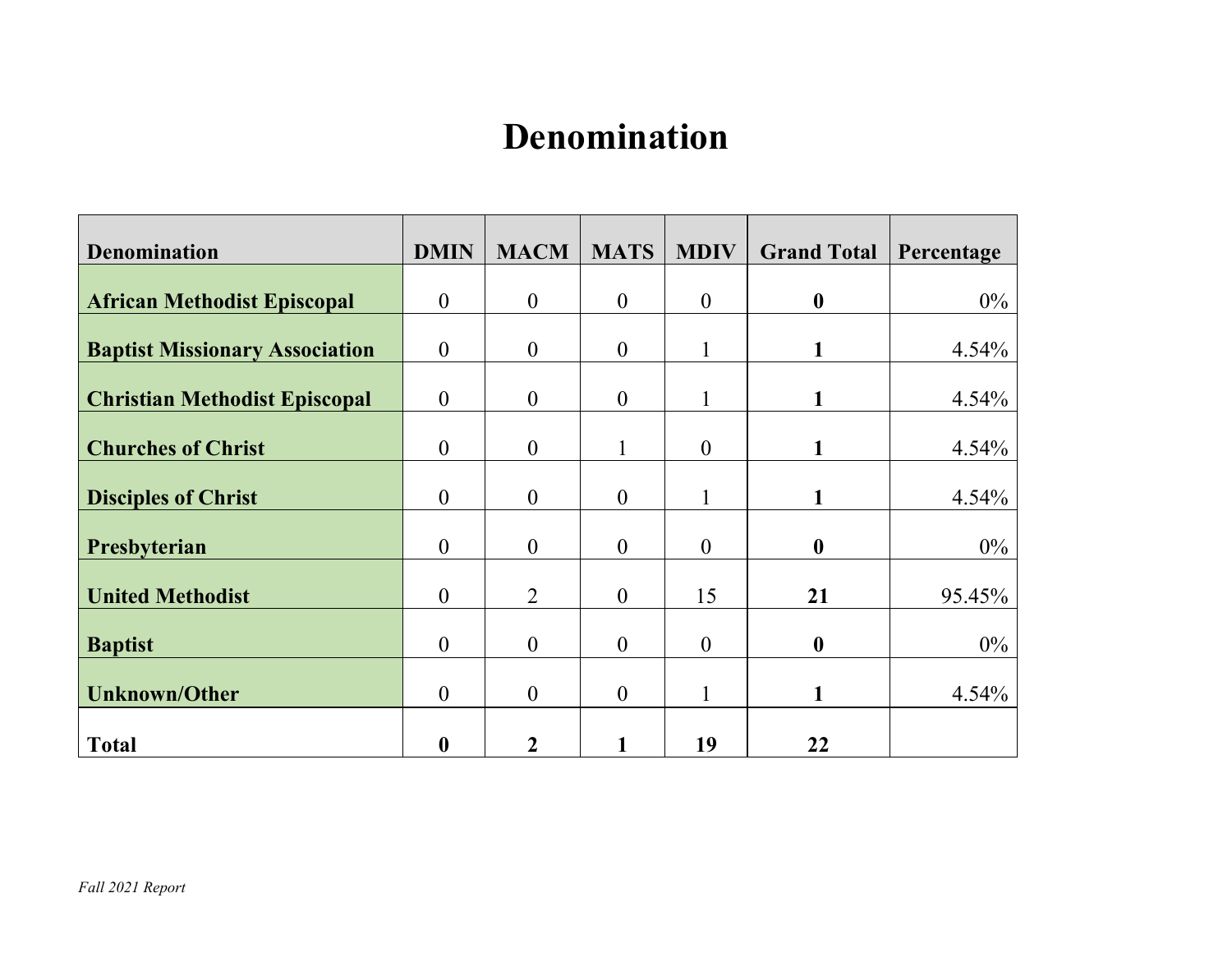### **Entering Students Age**

| Age            | <b>DMIN</b>      | <b>MACM</b>      | <b>MATS</b>      | <b>MDIV</b>      | <b>Grand Total</b>      | Percentage |
|----------------|------------------|------------------|------------------|------------------|-------------------------|------------|
|                |                  |                  |                  |                  |                         |            |
| $22 - 29$      | $\boldsymbol{0}$ | $\boldsymbol{0}$ | $\boldsymbol{0}$ | 6                | 6                       | 27.27%     |
|                |                  |                  |                  |                  |                         |            |
| 30-39          | $\boldsymbol{0}$ | 1                | 1                | 5                | $\overline{7}$          | 31.81%     |
|                |                  |                  |                  |                  |                         |            |
| 40-49          | $\boldsymbol{0}$ | $\boldsymbol{0}$ | $\boldsymbol{0}$ | 5                | 5                       | 22.72%     |
|                |                  |                  |                  |                  |                         |            |
| 50-64          | $\overline{0}$   |                  | $\mathbf{0}$     | $\overline{3}$   | $\overline{\mathbf{4}}$ | 18.18%     |
|                |                  |                  |                  |                  |                         |            |
| $65+$          | $\boldsymbol{0}$ | $\boldsymbol{0}$ | $\mathbf{0}$     | $\boldsymbol{0}$ | $\boldsymbol{0}$        | $0\%$      |
|                |                  |                  |                  |                  |                         |            |
| <b>Unknown</b> | $\boldsymbol{0}$ | $\boldsymbol{0}$ | $\boldsymbol{0}$ | $\boldsymbol{0}$ | $\boldsymbol{0}$        | $0\%$      |
|                |                  |                  |                  |                  |                         |            |
| <b>Total</b>   | $\boldsymbol{0}$ | $\overline{2}$   |                  | 19               | 22                      |            |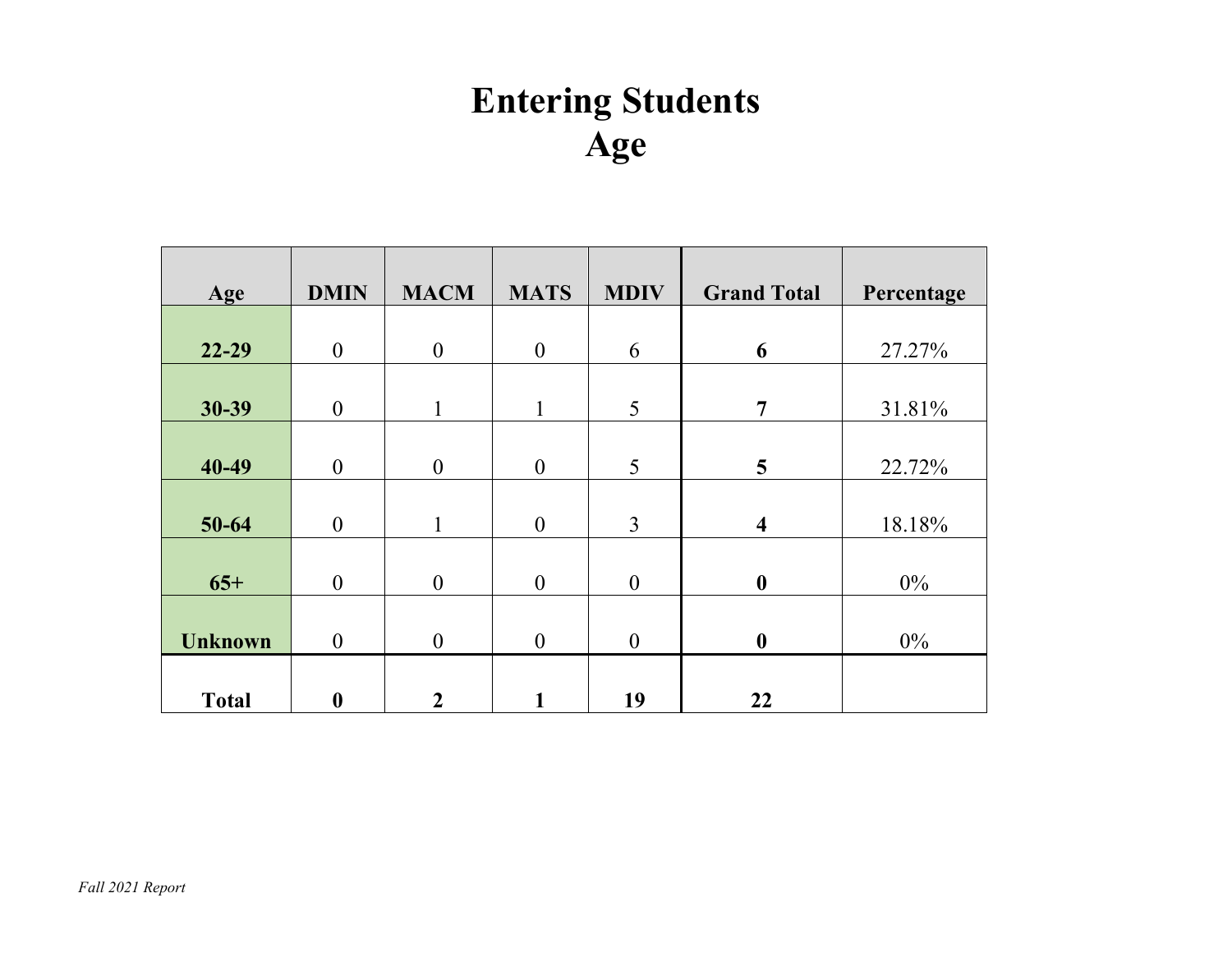#### **Entering Students Gender**

| Gender       | <b>DMIN</b> | <b>MACM</b> | <b>MATS</b> | <b>MDIV</b> | <b>Grand Total</b> | Percentage |
|--------------|-------------|-------------|-------------|-------------|--------------------|------------|
|              |             |             |             |             |                    |            |
| Female       |             |             |             | ⇁           | 8                  | 36.36%     |
|              |             |             |             |             |                    |            |
| <b>Male</b>  |             |             |             | 12          | 14                 | 63.63%     |
|              |             |             |             |             |                    |            |
| <b>Total</b> | 0           | ∍           |             | 19          | 22                 |            |

| <b>States Represented</b> |                       |  |  |  |  |  |  |
|---------------------------|-----------------------|--|--|--|--|--|--|
| Arkansas                  | Minnesota             |  |  |  |  |  |  |
| Arizona                   | Missouri              |  |  |  |  |  |  |
| Florida                   | <b>North Carolina</b> |  |  |  |  |  |  |
| lowa                      | Nebraska              |  |  |  |  |  |  |
| <b>Illinois</b>           | <b>New Mexico</b>     |  |  |  |  |  |  |
| Kansas                    | Oklahoma              |  |  |  |  |  |  |
| Louisiana                 | Texas                 |  |  |  |  |  |  |
| Michigan                  | Wyoming               |  |  |  |  |  |  |